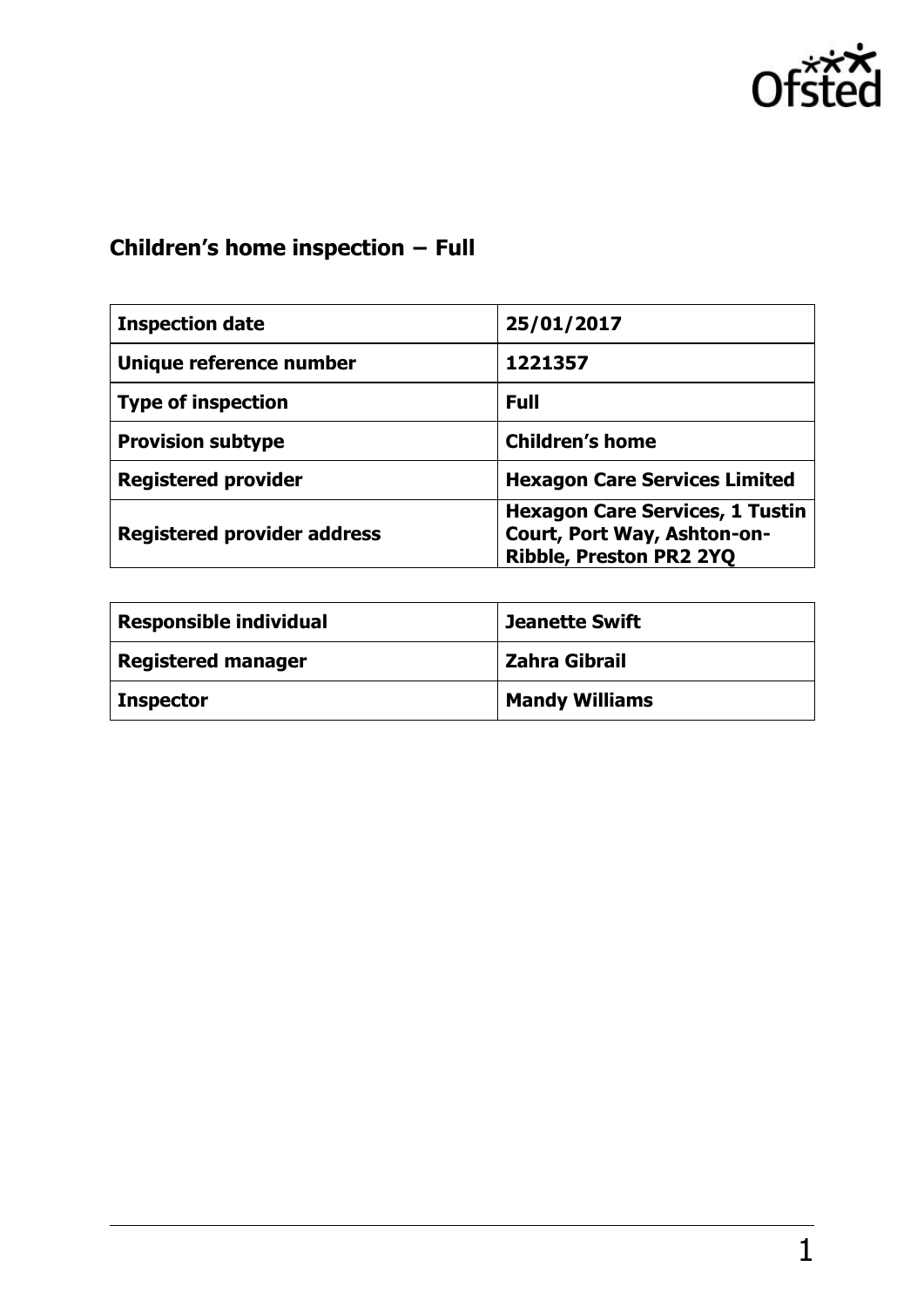

| <b>Inspection date</b>                                                                            | 25/01/2017                  |
|---------------------------------------------------------------------------------------------------|-----------------------------|
| <b>Previous inspection judgement</b>                                                              | N/A                         |
| <b>Enforcement action since last</b><br>inspection                                                | <b>None</b>                 |
| This inspection                                                                                   |                             |
| The overall experiences and<br>progress of children and<br>young people living in the<br>home are | Good                        |
| The children's home provides effective services that meet the requirements for<br>good.           |                             |
| How well children and<br>young people are helped<br>and protected                                 | <b>Requires improvement</b> |
| The impact and<br>effectiveness of leaders and<br>managers                                        | <b>Requires improvement</b> |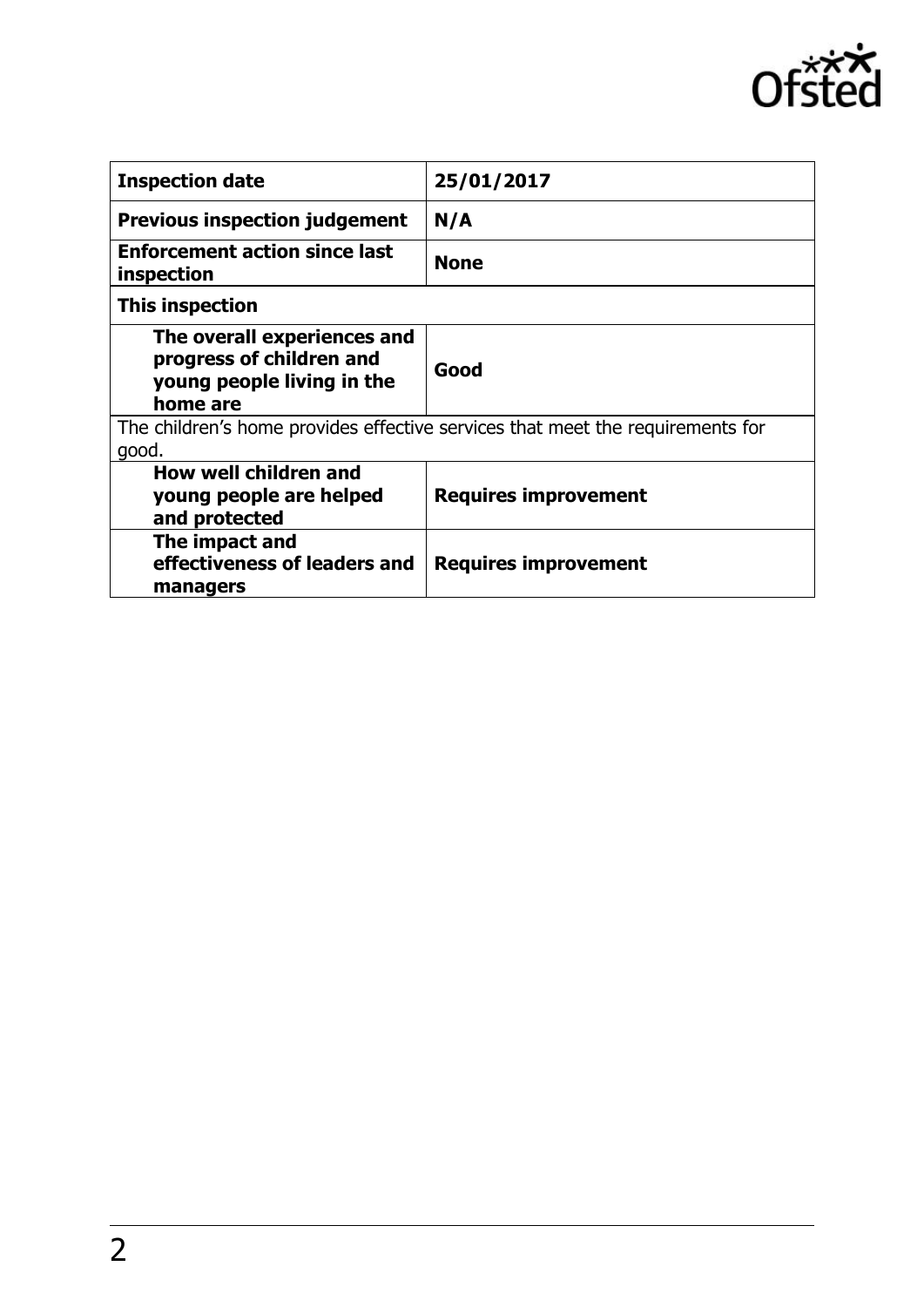

# **1221357**

### **Summary of findings**

## **The children's home provision is good because:**

- Warm and respectful relationships are evident between staff and young people.
- Staff have a good understanding of young people's backgrounds and the impact that these may have on their presentation.
- Staff demonstrate that they really care for young people and they are good advocates for them.
- Young people are investing in the home and learning to keep themselves safe.
- Young people's risk-taking behaviours reduce, following their admission to the home.
- Young people are starting to re-engage with education.
- Staff communication with professionals and young people's families is good. Other agencies are positive about the home.
- $\blacksquare$  The home is a warm and welcoming environment and is furnished to a high standard.
- Young people are well prepared for transition and are learning the skills that they will need when they move on from the home.
- Areas for improvement include management monitoring and auditing, staff vetting processes, staff supervision and training and the agreement of young people's placement plans and risk assessments.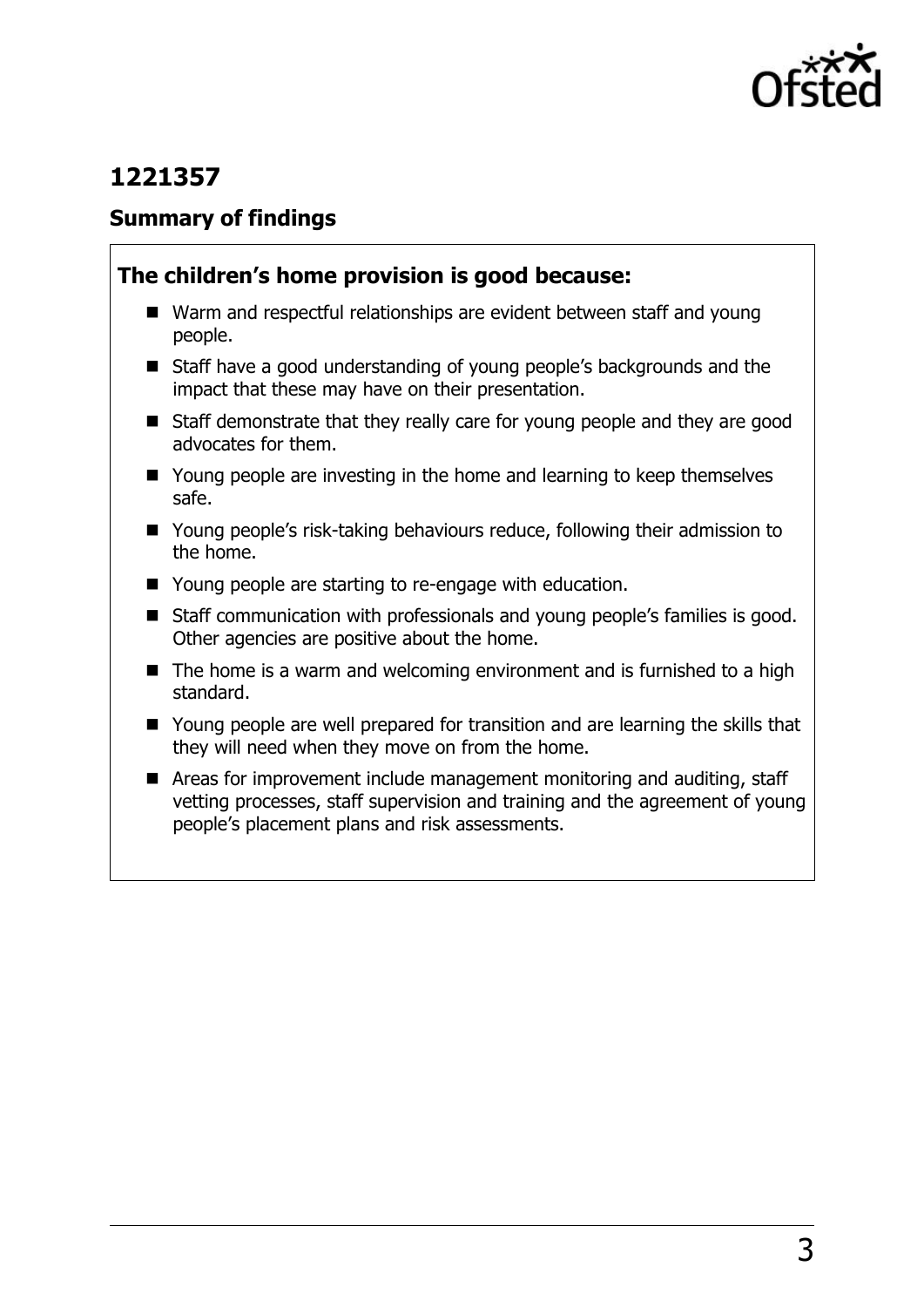

## **What does the children's home need to do to improve?**

#### **Statutory requirements**

This section sets out the actions which must be taken so that the registered persons meet the Care Standards Act 2000, Children's Homes (England) Regulations 2015 and the 'Guide to the children's homes regulations including the quality standards'. The registered persons must comply within the given timescales.

| <b>Requirement</b>                                                                                                                                                                                                                                                                                                                              | Due date   |
|-------------------------------------------------------------------------------------------------------------------------------------------------------------------------------------------------------------------------------------------------------------------------------------------------------------------------------------------------|------------|
| 12: The protection of children standard                                                                                                                                                                                                                                                                                                         | 03/03/2017 |
| In order to meet the protection of children standard, the<br>registered person must ensure:                                                                                                                                                                                                                                                     |            |
| (2)(b) that the home's day-to-day care is arranged and delivered<br>so as to keep each child safe and to protect each child effectively<br>from harm.                                                                                                                                                                                           |            |
| Specifically, they must ensure that care plans and risk<br>assessments are agreed with the placing authority and that the<br>process for staff familiarisation is effective.                                                                                                                                                                    |            |
| 13: The leadership and management standard                                                                                                                                                                                                                                                                                                      | 03/03/2017 |
| In order to meet the leadership and management standard, the<br>registered person must:                                                                                                                                                                                                                                                         |            |
| (2)(h) use monitoring and review systems to make continuous<br>improvements in the quality of care provided in the home.                                                                                                                                                                                                                        |            |
| 23: Medicines                                                                                                                                                                                                                                                                                                                                   | 03/03/2017 |
| The registered person must make arrangements for the handling<br>and recording of medicines received into the children's home. The<br>registered person must ensure that medicine which is prescribed<br>for a child is administered as prescribed to the child for whom it is<br>prescribed and to no other child. (Regulation $23(1)((2)(b))$ |            |
| 32: Fitness of workers                                                                                                                                                                                                                                                                                                                          | 03/03/2017 |
| The registered person must recruit staff using recruitment<br>procedures that are designed to ensure children's safety and to<br>ensure that full and satisfactory information is available in relation<br>to the individual in respect of each of the matters in Schedule 2.<br>(Regulation $32(1)(3)(d)$ )                                    |            |
| 33: Employment of staff                                                                                                                                                                                                                                                                                                                         | 03/03/2017 |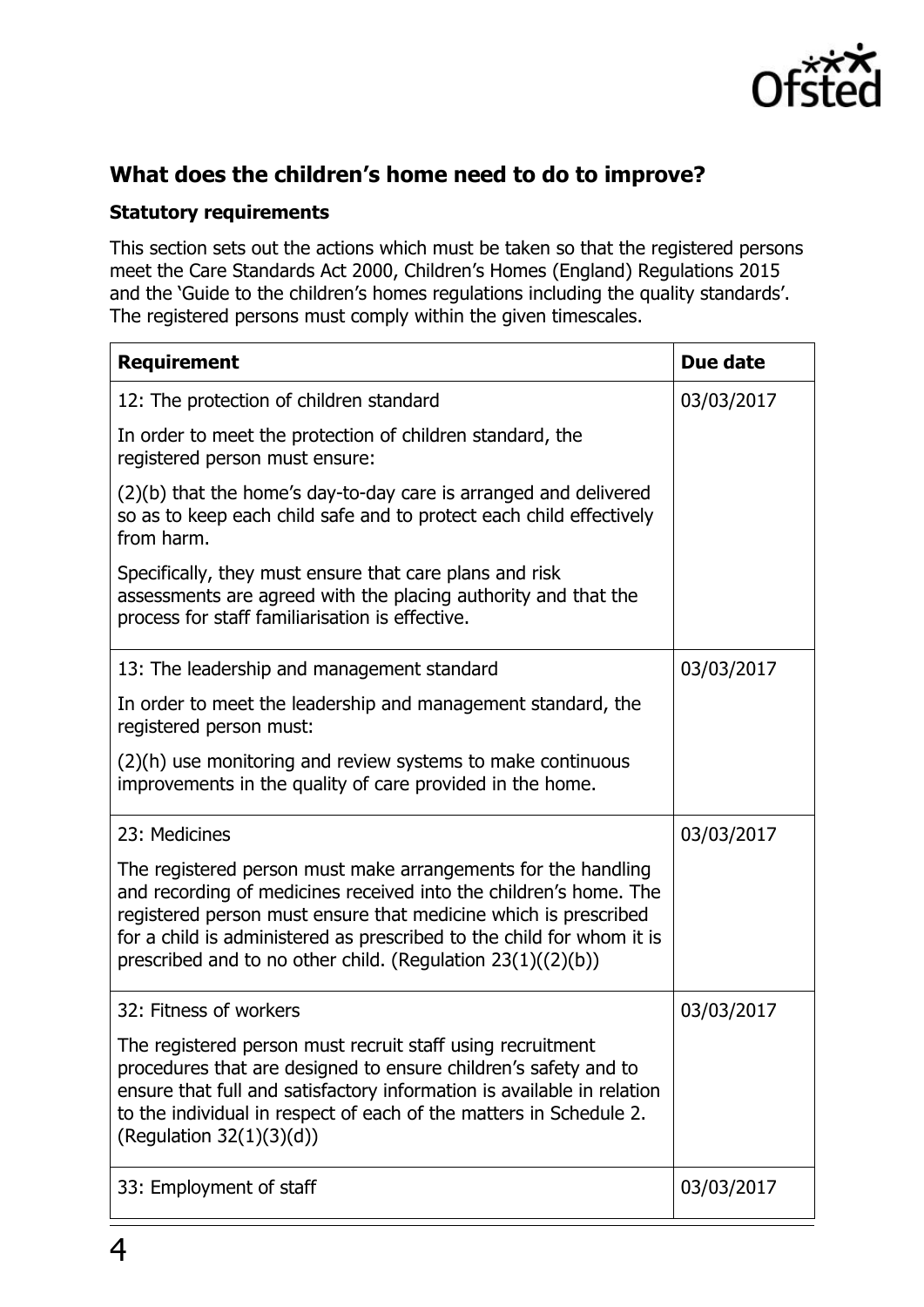

| The registered person must ensure that all employees receive<br>practice-related supervision by a person with appropriate<br>experience. (Regulation 33(4)(b))      |            |
|---------------------------------------------------------------------------------------------------------------------------------------------------------------------|------------|
| 37: Other records                                                                                                                                                   | 03/03/2017 |
| The registered person must maintain in the home the records<br>listed in Schedule 4 and ensure that the records are kept up to<br>date. (Regulation $37(2)(a)(b)$ ) |            |

#### **Recommendations**

To improve the quality and standards of care further, the service should take account of the following recommendations:

- Ensure that staff have access to the appropriate facilities and resources to support their training needs. ('Guide to the children's home regulations including the quality standards', page 53, paragraph 10.11)
- **Ensure that the registered person only accepts placements for children where** they are satisfied that the home can respond effectively to the child's assessed needs as recorded in the child's relevant plans and where they have fully considered the impact that the placement will have on the existing group of children. ('Guide to the children's home regulations including the quality standards', page 56, paragraph 11.4)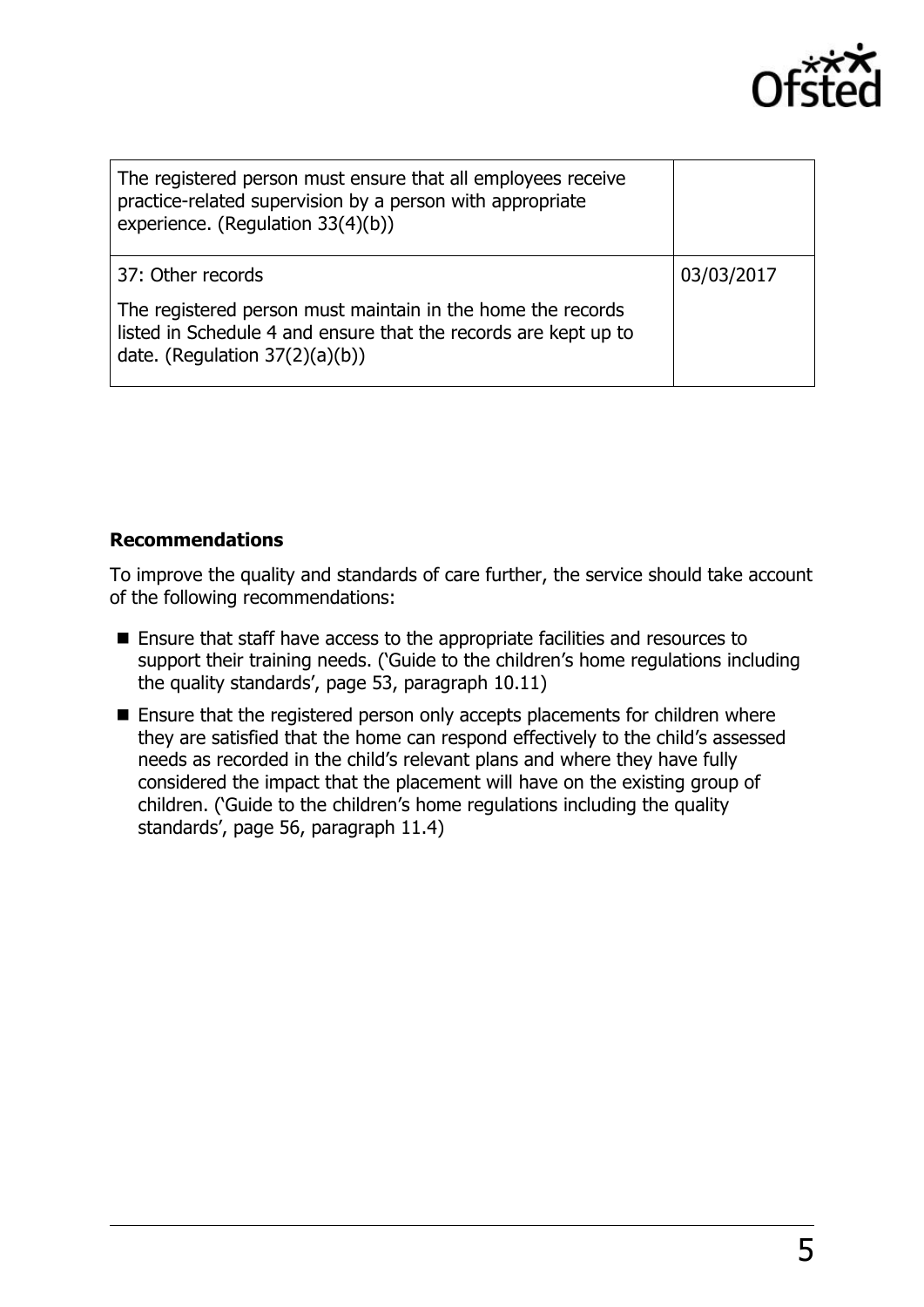

# **Full report**

## **Information about this children's home**

The home is one of a number owned and managed by a private organisation. The home is registered to provide care and accommodation for up to four female young people who have emotional and/or behavioural difficulties.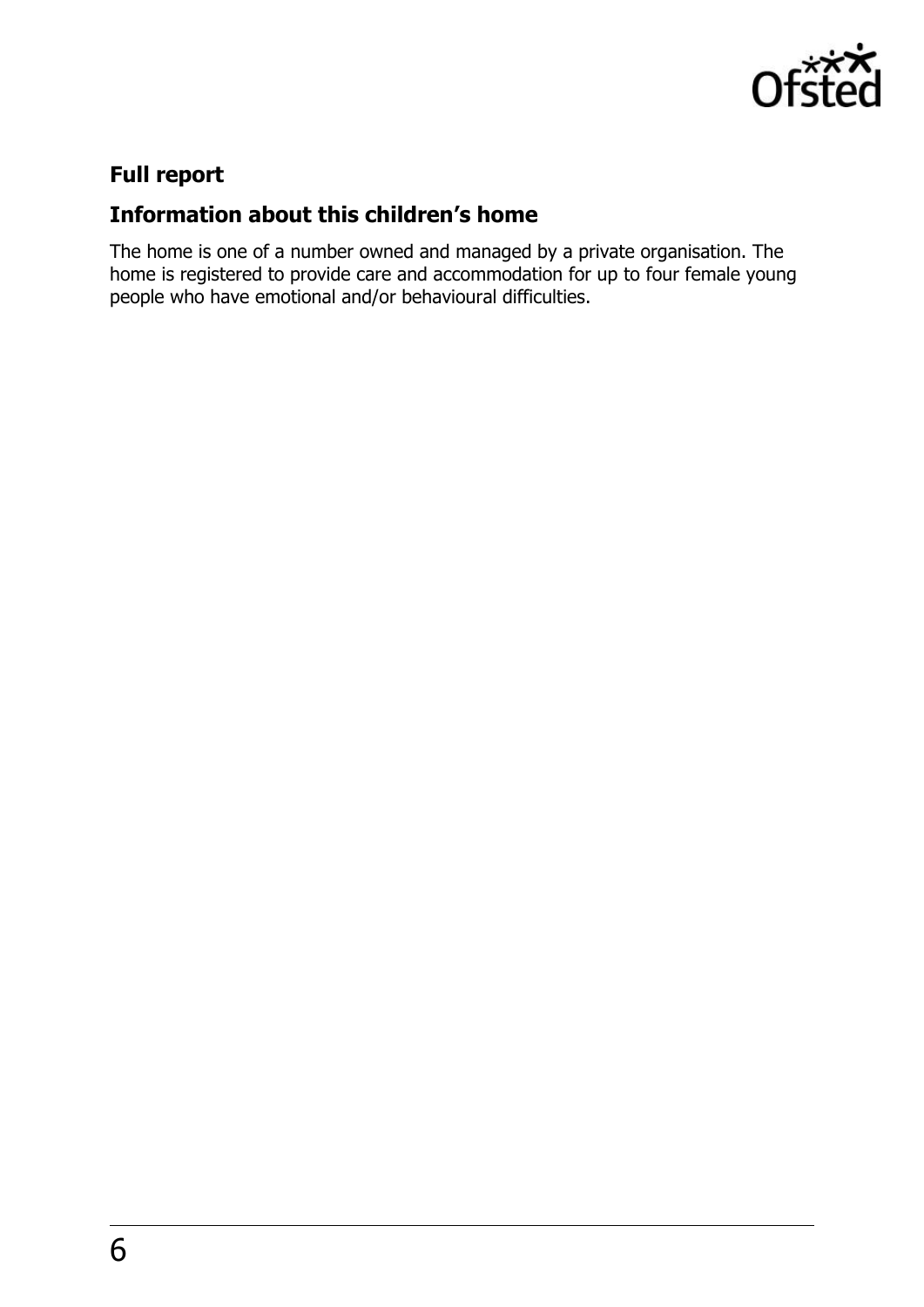

### **Inspection judgements**

|                                                                                                | Judgement grade |
|------------------------------------------------------------------------------------------------|-----------------|
| The overall experiences and<br>progress of children and young<br>people living in the home are | Good            |

The home has been operational since June 2016. Some young people moved here with staff they knew from other homes in the organisation. Consequently, at that time, they knew each other well. However, the current staff team is relatively new. Despite this, team members work well together, providing consistent care and clear boundaries for young people.

Living in this home has a positive impact on outcomes for young people. They enjoy very positive and respectful relationships with the staff who are caring for them. The staff are good advocates for young people, ensuring that their views are heard. One social worker commented in feedback taken by the home, 'Staff put their hearts into the job and are clearly dedicated.'

This consistent care built on positive relationships and the clear boundaries and routines are key to young people investing in the home. They become confident in the standard of care that they can expect to receive. In turn, this reduces their anxiety and they settle into the routines of the home. One placing social worker commented, 'I have found that the staff are able to input clear boundaries while also developing positive relationships with young people. This is a strength of the home.'

There has been a change of focus for the home since its registration. Originally, the home functioned as a short-term assessment home. However, it now offers care to female young people on a medium- to long-term basis. All young people living in the home are now placed on this basis. While there are no particular conflicts between young people in placement, the impact risk assessment completed prior to their admission does not indicate that staff actively consider the effect that the placement could have on the existing group of young people. Consequently, it is not clear whether staff have identified any particular area of conflict, or what they have done to alleviate this.

Staff are knowledgeable about the histories and needs of those that they care for. All young people benefit from personalised placement plans. These plans outline their needs, routines and plans for the future. However, these plans are not agreed by placing social workers. In addition, it is not clear that all staff in the home are fully aware of the content of the placement plans or that they are made aware of any updates to them in a timely fashion.

While not all the young people attend school or college on a full-time basis, their attendance has significantly improved since their placement in the home. Staff promote education and engage young people in conversation about their future career options. This has had a positive impact and has successfully motivated some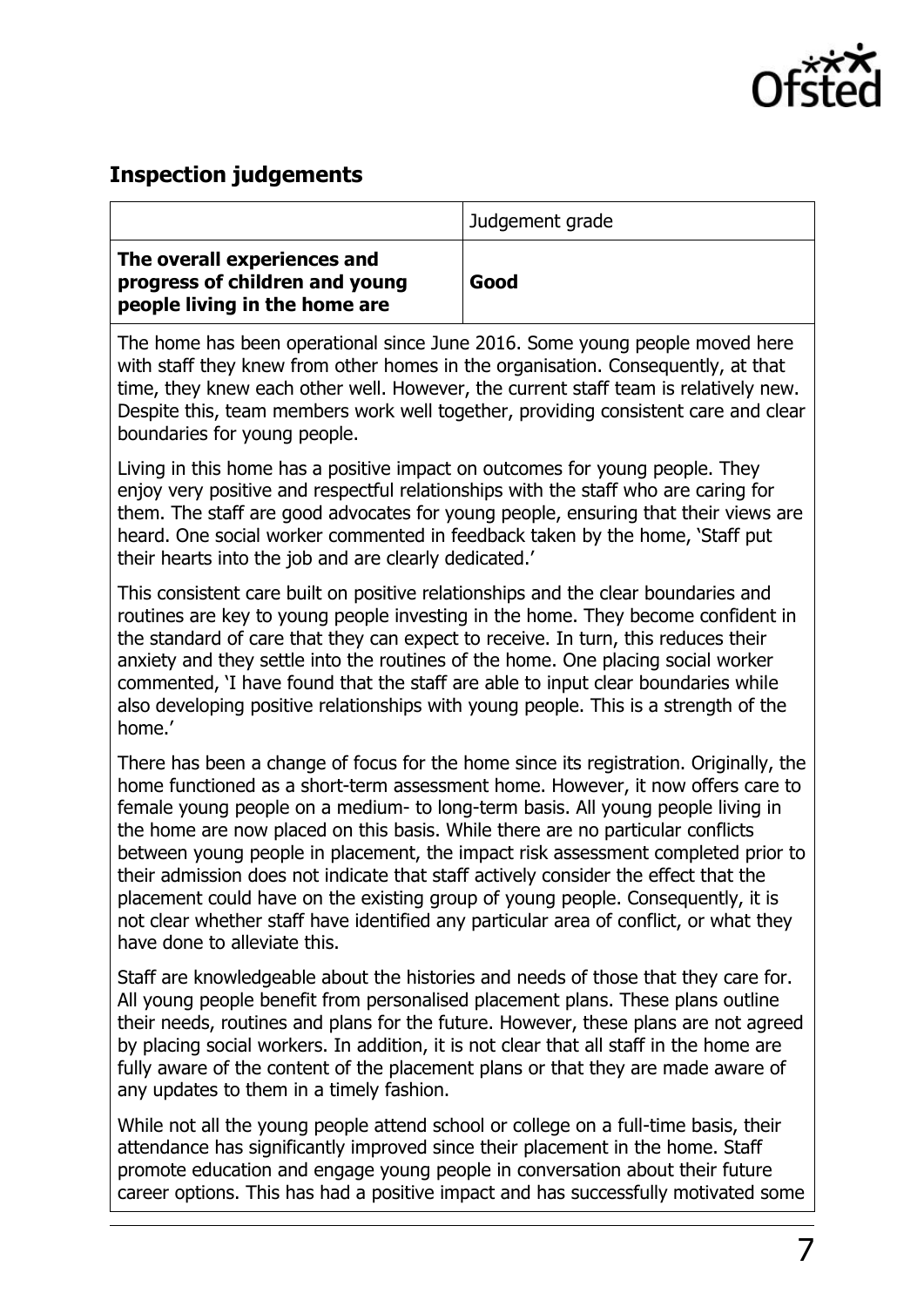

to re-engage. Young people talk positively about their plans for the future. Staff communicate regularly with school and college, so that any issues or barriers to their learning can be shared. Similarly, they share and celebrate their success.

Young people are generally healthy. Staff register them with appropriate health services on their admission to the home. They also provide young people with a range of health-related information, so that they are able to make their own informed choices. While some young people continue to smoke, one has recently stopped smoking with the support of staff. Staff also educate young people about healthy eating and support those who wish to lose weight. These achievements have a positive impact on young people's self-esteem. One young person commented, 'Staff encourage everyone to be healthy, by exercising and eating healthily.' However, medication records do not indicate when a young person has refused to take her prescribed medication and, on occasion, indicate that too much medication has been given. This decision has been made without consultation with a medically qualified professional or a clear understanding of the effect of altering the prescribed dose. Staff have consulted with the young person and her parent, but have not verified this information to ensure the validity of this.

Staff members ensure that young people are able to keep in contact with their families and friends. The staff appreciate the importance of maintaining these relationships and facilitate contact in the home or at alternative venues, whichever is the most suitable for the young person.

Some young people are considering the options available to them when they move on from the home. Some are preparing to live independently in the community. Staff support young people to learn the skills that they will require if they do so. They work through a number of modules on independence, as the young person is approaching transition, so that she has the skills that she will need. One young person commented, 'I know how to cook, clean and also keep myself clean.' Another young person was preparing a meal for everyone during the inspection. Staff hope that these skills will ease their transition. Young people who have moved on from the home remain in touch, demonstrating the positive impact that living in the home has had on them.

|                                                                | Judgement grade             |
|----------------------------------------------------------------|-----------------------------|
| How well children and young<br>people are helped and protected | <b>Requires improvement</b> |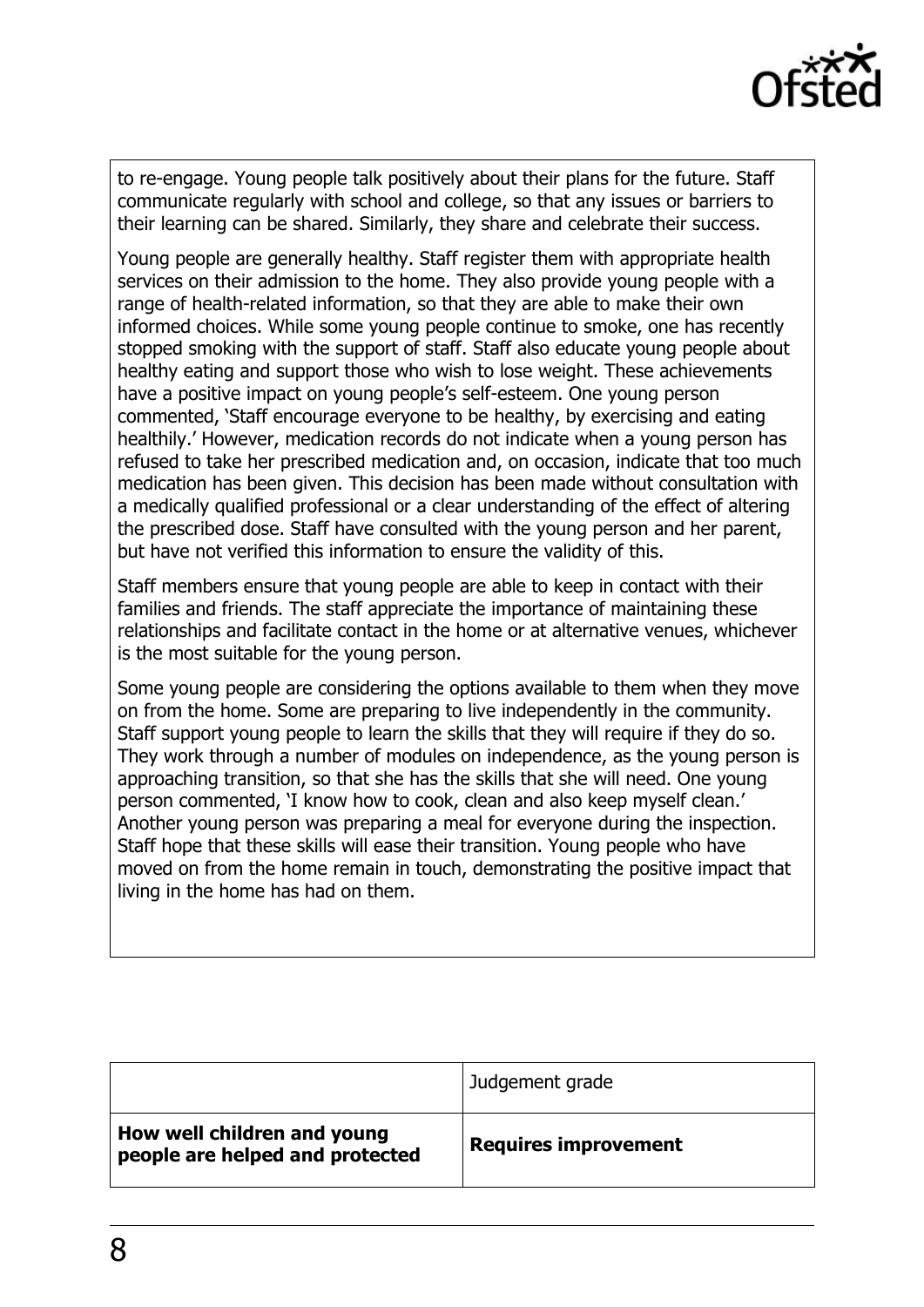

Young people said that they feel safe living in this home. They believe that staff work hard to keep them safe. One young person commented, 'Staff speak to us and make sure we know the world outside can be dangerous and they like to make sure we are safe.' There has been a reduction in young people's risk-taking behaviours since their admission to the home. For example, there has been a significant reduction in the number of incidents of young people going missing from home. Staff take the appropriate actions to ensure the safe return of young people and work well with the police to expedite this. One young person commented, 'When I go missing, staff will always keep in touch with me.'

Young people said that they would be able to confide in a trusted adult if they had any concerns. They also receive details about agencies that they can contact for support, if they need to, as well as the process for making a complaint, should they wish to make one. However, only one complaint has been made since the home opened. The registered manager dealt with this effectively and promptly. The young person was also provided with information about the outcome.

The rules of the home are clear. Young people know what staff expect of them. Although young people do not always manage to contain their behaviours when they are upset or angry, staff are skilled at de-escalating such situations. Young people are developing their own coping mechanisms and are learning to manage their own behaviour. Consequently, there has only been one incident of physical intervention since the home opened. This was a difficult situation involving a serious assault on a staff member, and, due to the physical environment, staff were unable to use a recognised hold. However, the commissioning of additional training in the home environment, following this event, has allowed staff to reflect and learn from this.

Personalised risk assessments help to inform staff about the specific areas of risk for each young person. However, similarly to young people's placement plans, it is not clear whether these have been agreed by placing social workers or whether staff have been made aware of updates to these important documents. Specific incident details are also missing on occasion. As a result, it is difficult for staff to formulate a clear understanding of the level of risk, and their decision-making may be flawed.

Staff recruitment processes are not yet sufficiently robust to ensure the safe recruitment of staff. Inconsistencies in employment dates between an individual's application and dates given by referees have not been identified during the recruitment process. Consequently, there has been no further exploration with the applicant or referee. In addition, references are not routinely taken when an individual has worked with children in a voluntary capacity. Managers do complete risk assessments when it is evident that an individual has criminal convictions. However, on one occasion, an individual has been permitted to work in the home prior to its completion.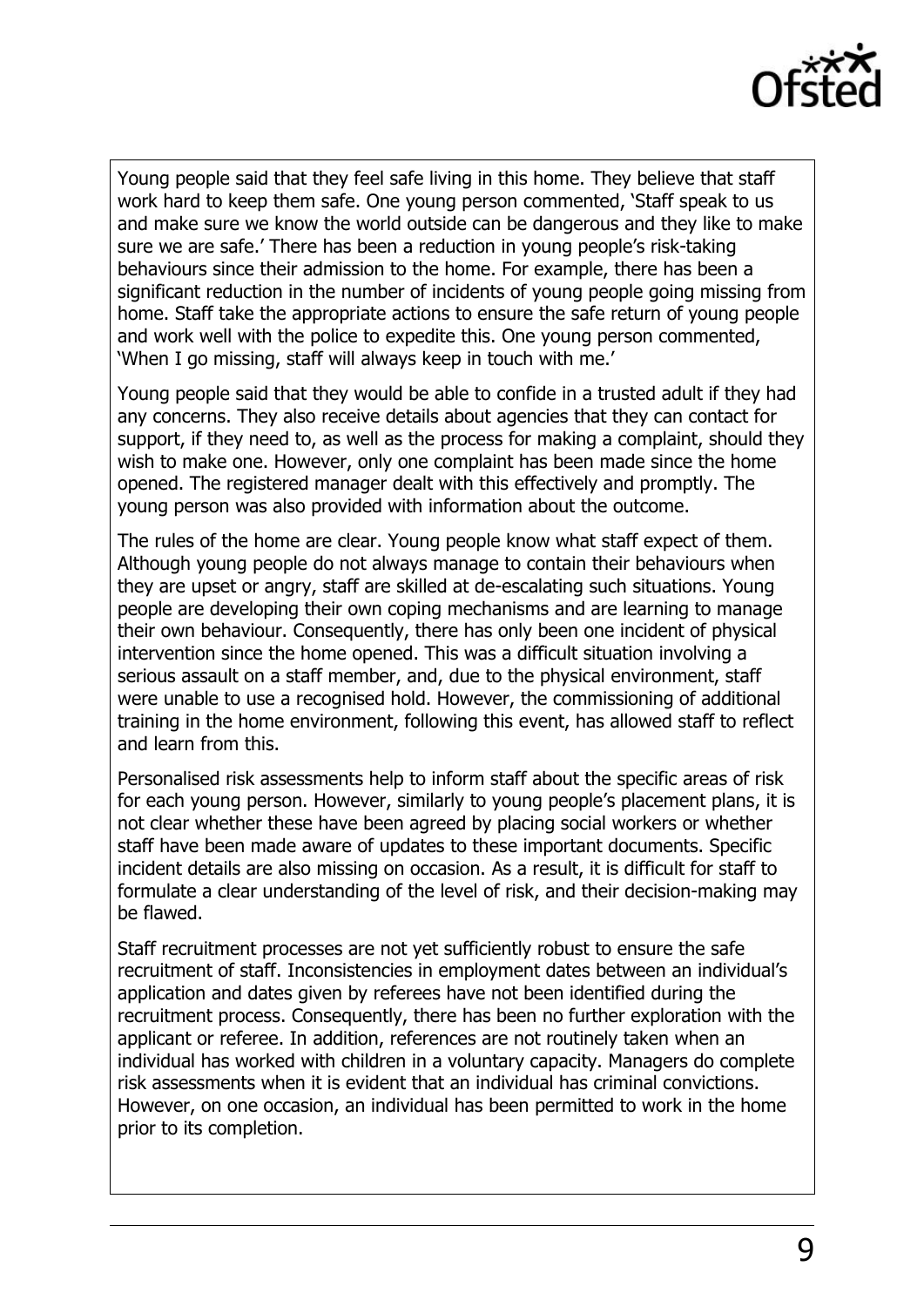

| The impact and effectiveness of | Judgement grade<br><b>Requires improvement</b> |
|---------------------------------|------------------------------------------------|
| leaders and managers            |                                                |

There is a suitably experienced registered manager in charge of the home. She has managed the home since it was registered in June 2016. This is the home's first inspection. There is a temporary deputy manager at present, who is experienced and able to deputise in the absence of the manager. They both know the young people well and successfully induct new staff into the positive ethos of the home.

The home's statement of purpose reflects the aims and objectives of the home. The registered manager has a development plan, which helps to prioritise developments. However, this does not contain a number of her current priorities, as it is some time since she has updated it. Although internal monitoring reports are completed and sent to Ofsted as required, the standards of monitoring and auditing in the home are weak. For example, the admissions and discharge register contains a number of inaccuracies, and no records had been entered for one young person at all, despite her living in the home for over six weeks. In addition, internal auditing failed to identify many of the issues identified at this inspection.

Staff said that they feel supported by managers. However, formal supervision is inadequate and not in line with the organisation's own policy. Some staff have not received supervision for a long time, and agency staff are not receiving supervision at all. Staff on probation and new to residential work are being supervised infrequently and not at a level to promote their development and enable them to reflect on their practice. Similarly, while the organisation provides staff with a range of training opportunities, these are not always targeted to meet the specific needs of the young people or the home, for example training in managing selfharming behaviour, medication and fire awareness. A number of staff have also yet to complete a level 3 qualification for working with young people.

Liaison with other agencies is effective. Positive relationships exist between managers and other professionals. Comments include, 'We have a very good working relationship. Staff always contact us with any updates', and 'The home excels in this area. Communication between themselves and [Name of local authority] is exemplary. They make contact when necessary and are swift to respond to any of my queries.'

The home is located in a residential area but close to the town centre, giving easy access to community activities. It is warm, welcoming and furnished to a high standard. Photographs of young people and their artwork are displayed in the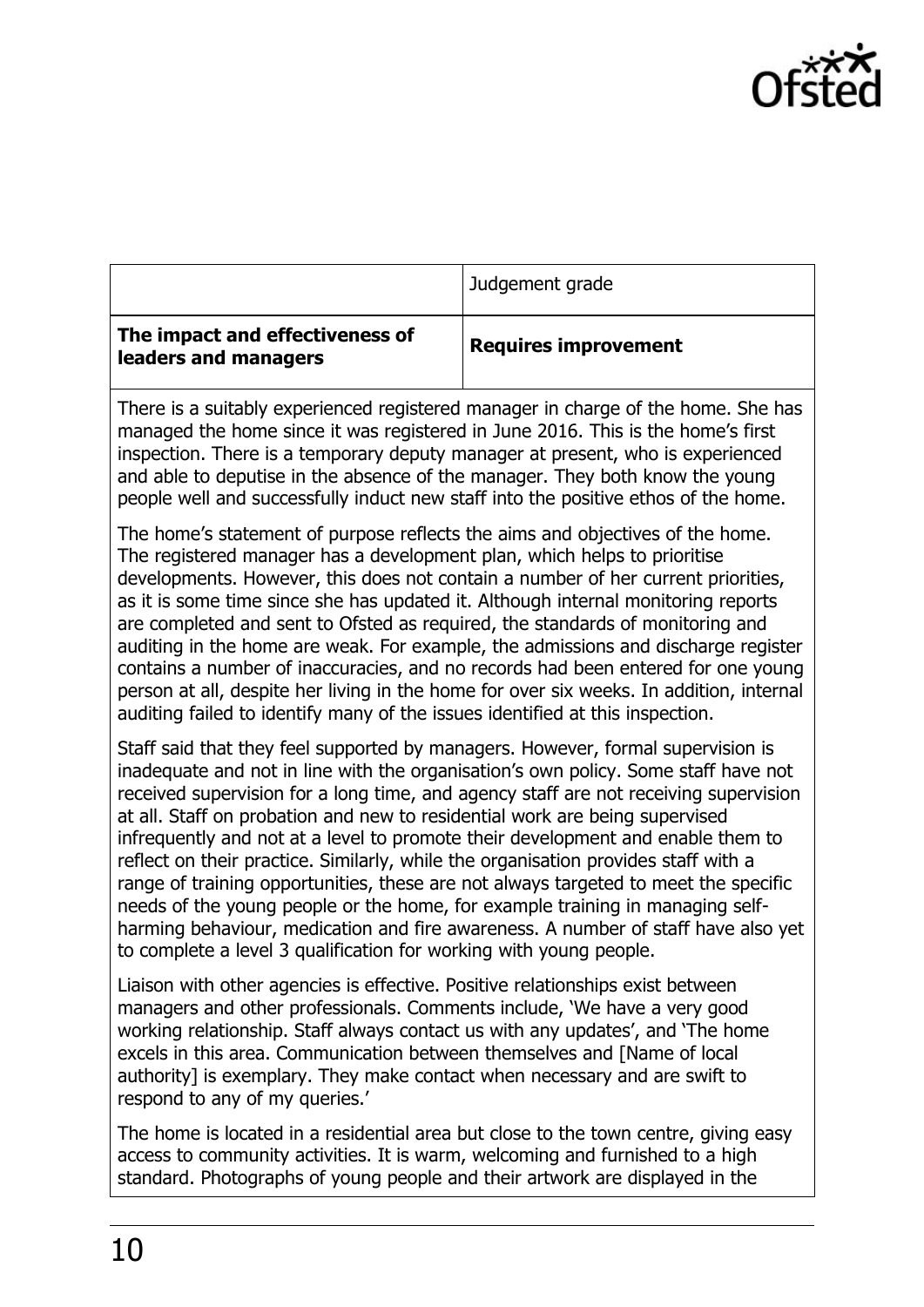

home. There is a warm and friendly atmosphere in the home.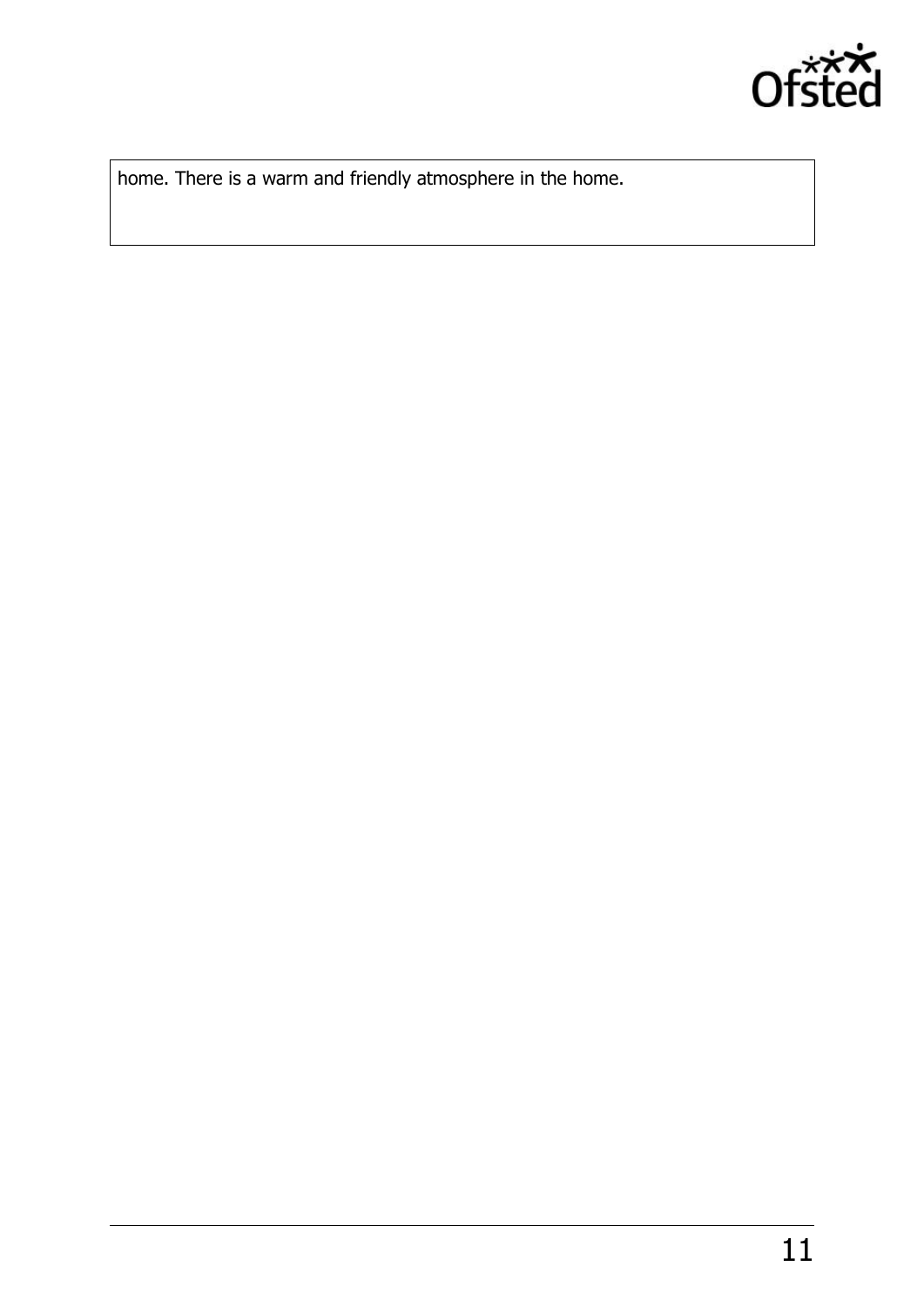

### **What the inspection judgements mean**

The experiences and progress of children and young people are at the centre of the inspection. Inspectors will use their professional judgement to determine the weight and significance of their findings in this respect. The judgements included in the report are made against 'Inspection of children's homes: framework for inspection'.

An **outstanding** children's home provides highly effective services that contribute to significantly improved outcomes for children and young people who need help and protection and care. Their progress exceeds expectations and is sustained over time.

A **good** children's home provides effective services that help, protect and care for children and young people and have their welfare safeguarded and promoted.

In a children's home that **requires improvement**, there are no widespread or serious failures that create or leave children being harmed or at risk of harm. The welfare of children looked after is safeguarded and promoted. Minimum requirements are in place. However, the children's home is not yet delivering good protection, help and care for children and young people.

A children's home that is **inadequate** is providing services where there are widespread or serious failures that create or leave children and young people being harmed or at risk of harm or that result in children looked after not having their welfare safeguarded and promoted.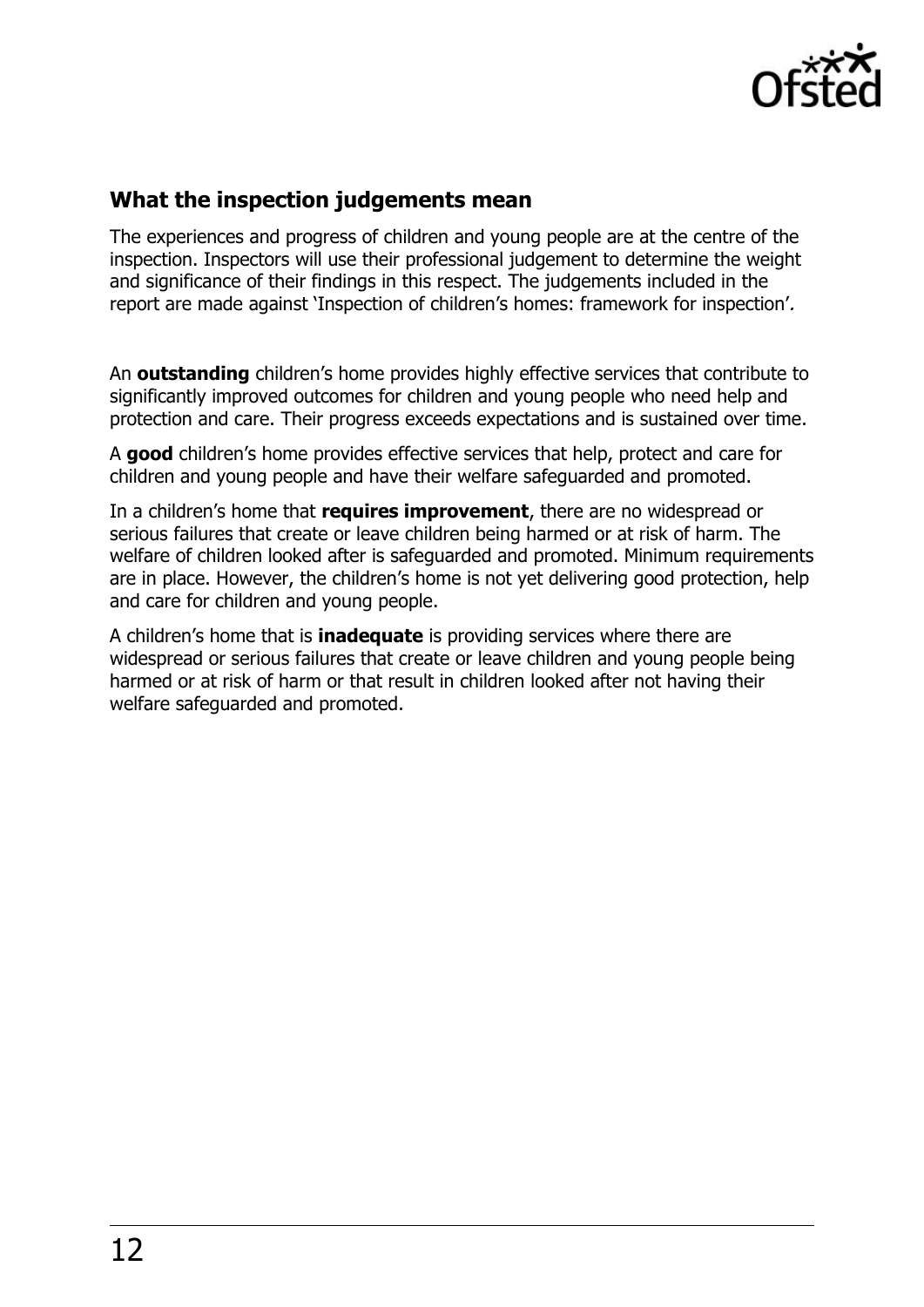

### **Information about this inspection**

Inspectors have looked closely at the experiences and progress of children and young people living in the children's home. Inspectors considered the quality of work and the difference that adults make to the lives of children and young people. They read case files, watched how professional staff work with children, young people and each other and discussed the effectiveness of help and care given to children and young people. Wherever possible, they talked to children, young people and their families. In addition, the inspectors have tried to understand what the children's home knows about how well it is performing, how well it is doing and what difference it is making for the children and young people whom it is trying to help, protect and look after.

This inspection was carried out under the Care Standards Act 2000 to assess the effectiveness of the service and to consider how well it complies with the Children's Homes (England) Regulations 2015 and the 'Guide to the children's homes regulations including the quality standards'.